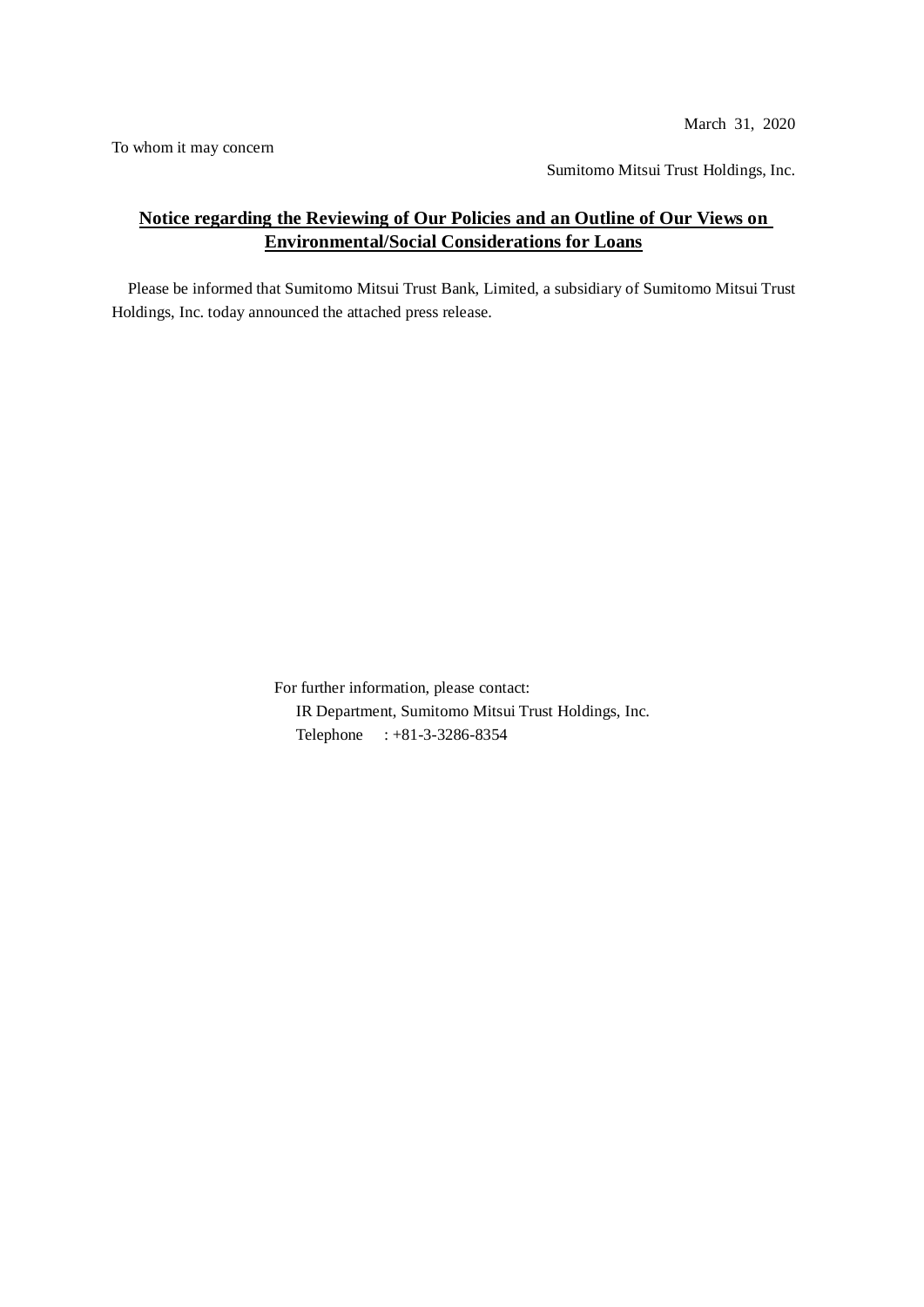Sumitomo Mitsui Trust Bank, Limited

# **Notice regarding the Reviewing of Our Policies and an Outline of Our Views on Environmental/Social Considerations for Loans**

Sumitomo Mitsui Trust Bank, Limited (President: Masaru Hashimoto; hereinafter "SuMi TRUST Bank") aims to play a proactive role in building a sustainable society by contributing to solving social and environmental issues. We have done this through our businesses based on Sumitomo Mitsui Trust Holdings, Inc.'s (Director, President: Tetsuo Ohkubo; hereinafter "SuMi TRUST Holdings") "Basic Policy on the Social Responsibility of Sumitomo Mitsui Trust Group" ("Sustainability Policy").

SuMi TRUST Bank has already set out policies for specific sectors promoting businesses with significant impact on the society such as cluster munitions manufacturers to prohibit or refrain from lending to and investing in companies or projects that have negative impact. Further, we have announced a policy, in principle, not to engage in new projects for the construction of coal-fired power plants.

In addition, SuMi TRUST Bank has recently established a sector policy, accounting for international/local certifications for sectors that raise concerns of negative impact on climate change and biodiversity through illegal destruction of tropical rainforests and the development of peat land that are related to palm oil production and raw material procurement from forests. Below described is an outline of our view on sector policies, and we will make every effort to promote engagement with our counterparts to materialize these sector policies.

- 1. Engagement policies as a responsible trust bank group
- SuMi TRUST Holdings has established the "Environmental Policy" to reduce the environmental burden arising from its business activities. Furthermore, it has established the "Action Guidelines for Mitigating Climate Change " and the "Action Guidelines for Preserving Biodiversity" to address the particularly important environmental issues, and has been making efforts to engage in dialogue and cooperation with various stakeholders.
- In terms of social issues, with the aim of respecting each individual's human rights and diverse values and rejecting unjustifiable acts of discrimination, it has established the "Human Rights Policy" and gathers information regarding how the investment and financing targets negatively impact human rights. In addition, the Policy provides that it takes necessary countermeasures in cases where legal norms, etc. are violated.
- 2. Prohibited transactions
- **•** Transactions that are considered immoral
- Transactions that involve anti-social forces
- Transactions where the use of funds is speculative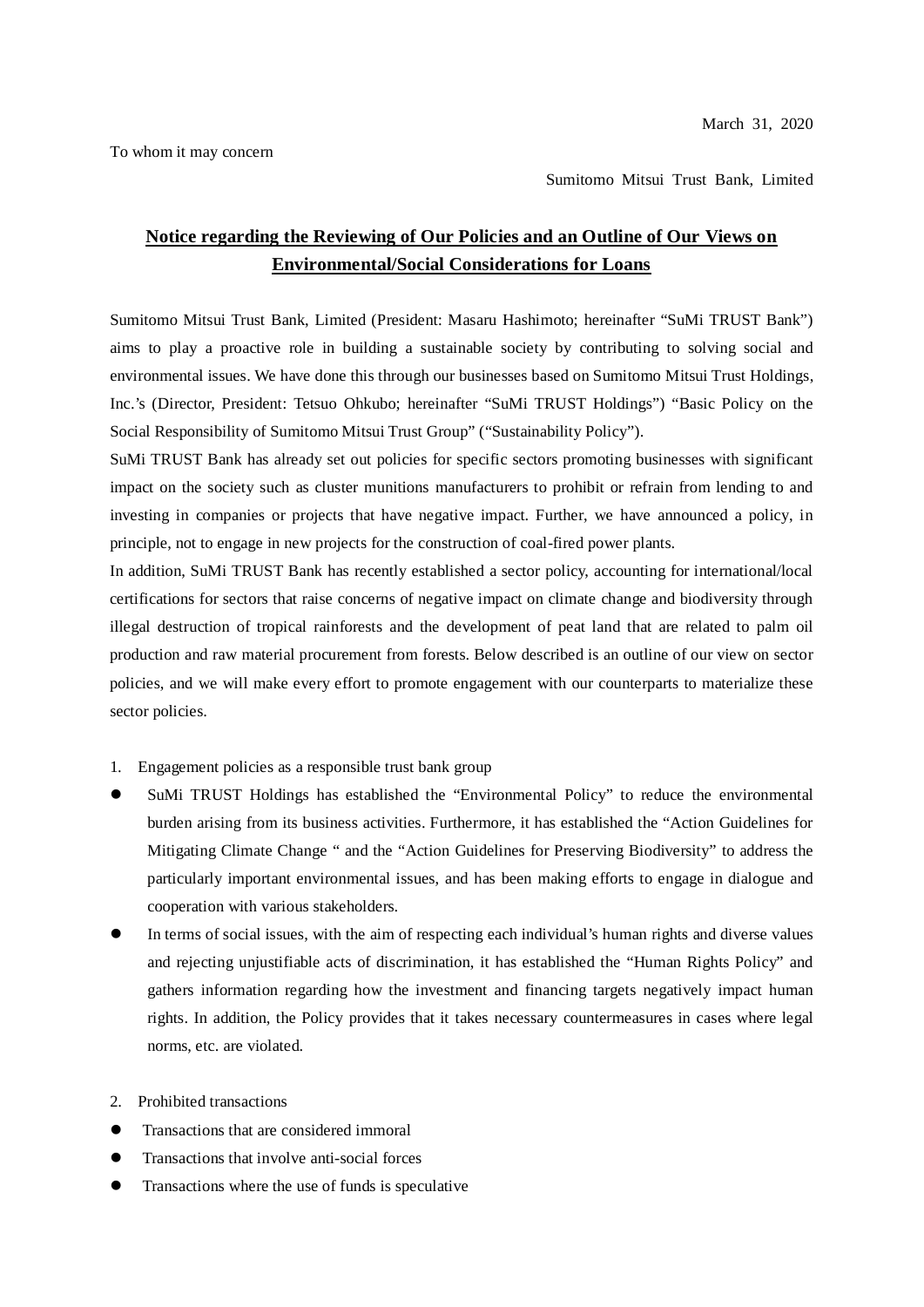- Transactions that involve cluster munitions manufacturers as well as credit transactions with companies that have material involvement in the manufacturing process through lending and other activities with cluster munitions manufacturers.
- 3. Transactions requiring extra attention

a) Coal-fired power generation

SuMi TRUST Bank, in principle, does not engage in new projects for the construction of coal-fired power plants. However, in cases where exemptions are considered, lending decisions will be made carefully, with a comprehensive consideration of backgrounds and characteristics undertaken on a case-by-case basis, under strict standards that address the environmental impact, such as the OECD Guidelines and the energy efficiency of the specific projects.

#### b) Weapons manufacturing

SuMi TRUST Bank will avoid lending and other activities where funds will be used for manufacturing weapons of mass destruction such as nuclear weapons, chemical weapons, biological weapons, or for manufacturing inhumane weapons such as antipersonnel landmines.

#### c) Forests

The rapidly developing global deforestation is creating various problems such as reduction in biodiversity, decline in the stability of ecosystems, lower watershed protection, lower fixation of carbon dioxide and other items. SuMi TRUST Bank will engage with timber manufacturers and manufacturers using raw materials from these industries only after careful consideration such as checking their international forest certification status (※1) as well as fully taking into account whether or not there are existing problems with original inhabitants and local communities.

※1 FMC (Forest Management Certification) issued by FSC (the Forest Stewardship Council) for forestry management and forestry business operations; CoC (Chain of Custody Certification) for processing and distribution management of certified forest products, and others.

### d) Palm oil

Palm oil is derived from "oil palms" grown on plantations. While palm oil demand is rapidly growing owing to its convenience and rising preference for wholesome foods, environmentally destructive developments are the main causes for the devastation of tropical rainforests and the decline in biodiversity. SuMi TRUST Bank will engage with producers of palm oil and manufacturers using palm oil as a raw material only after careful consideration such as checking their international/local sustainable palm oil certification status (※2) as well as fully taking into account whether or not there are existing problems with original inhabitants and local communities.

※2 RSPO (Roundtable on Sustainable Palm Oil) and others that aim to observe NDPE (No-deforestation, No-peat and No-exploitation) and the preservation of HCS (High Carbon Stock) forests